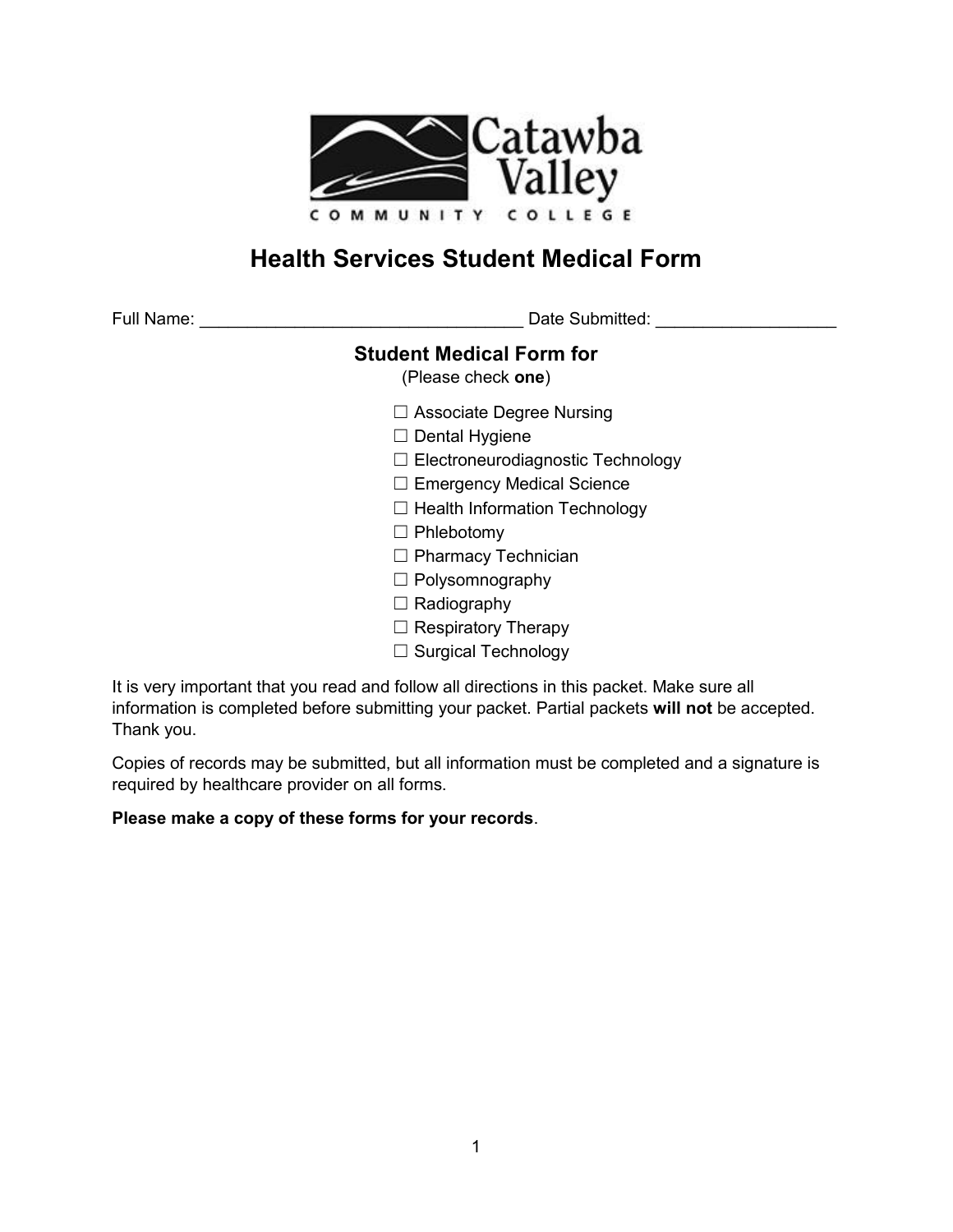### **Family and Personal Health History**

(Please Print in black ink)

| <b>Personal Information</b><br>To be completed by student                                |  |    |  |  |
|------------------------------------------------------------------------------------------|--|----|--|--|
|                                                                                          |  |    |  |  |
| CVCC ID Number _____________________                                                     |  |    |  |  |
| Address __________________________________City ________________State _______Zip ________ |  |    |  |  |
| Phone Number ________________ Date of Birth (mo/day/yr) ____________ Gender   □ M  □ F   |  |    |  |  |
|                                                                                          |  |    |  |  |
|                                                                                          |  |    |  |  |
|                                                                                          |  |    |  |  |
|                                                                                          |  |    |  |  |
| Policy or Certificate Number ____________________________Group Number ___________        |  |    |  |  |
| Is this an HMO/PPO/Managed Plan? Yes                                                     |  | No |  |  |
| <b>Emergency Contact Information</b>                                                     |  |    |  |  |
| Address __________________________________City ________________State _______Zip ________ |  |    |  |  |
| Phone Number (___) _______________________                                               |  |    |  |  |

#### **Health History Information**

The following health history is confidential, does not affect your admission status, and, except in an emergency or by court order, will not be released without your written permission. Please attach additional sheets for any items that require explanation.

#### **Family History**

Has any person, related by blood, had any of the following:

| <b>Condition</b>           | <b>Yes</b> | <b>No</b> | <b>Relationship</b> |
|----------------------------|------------|-----------|---------------------|
| <b>High Blood Pressure</b> |            |           |                     |
| <b>Stroke</b>              |            |           |                     |
| <b>Heart Attack before</b> |            |           |                     |
| age 55                     |            |           |                     |
| Blood or clotting          |            |           |                     |
| disorder                   |            |           |                     |
| Cholesterol or blood       |            |           |                     |
| fat disorder               |            |           |                     |
| <b>Diabetes</b>            |            |           |                     |
| Glaucoma                   |            |           |                     |
| Cancer (Type)              |            |           |                     |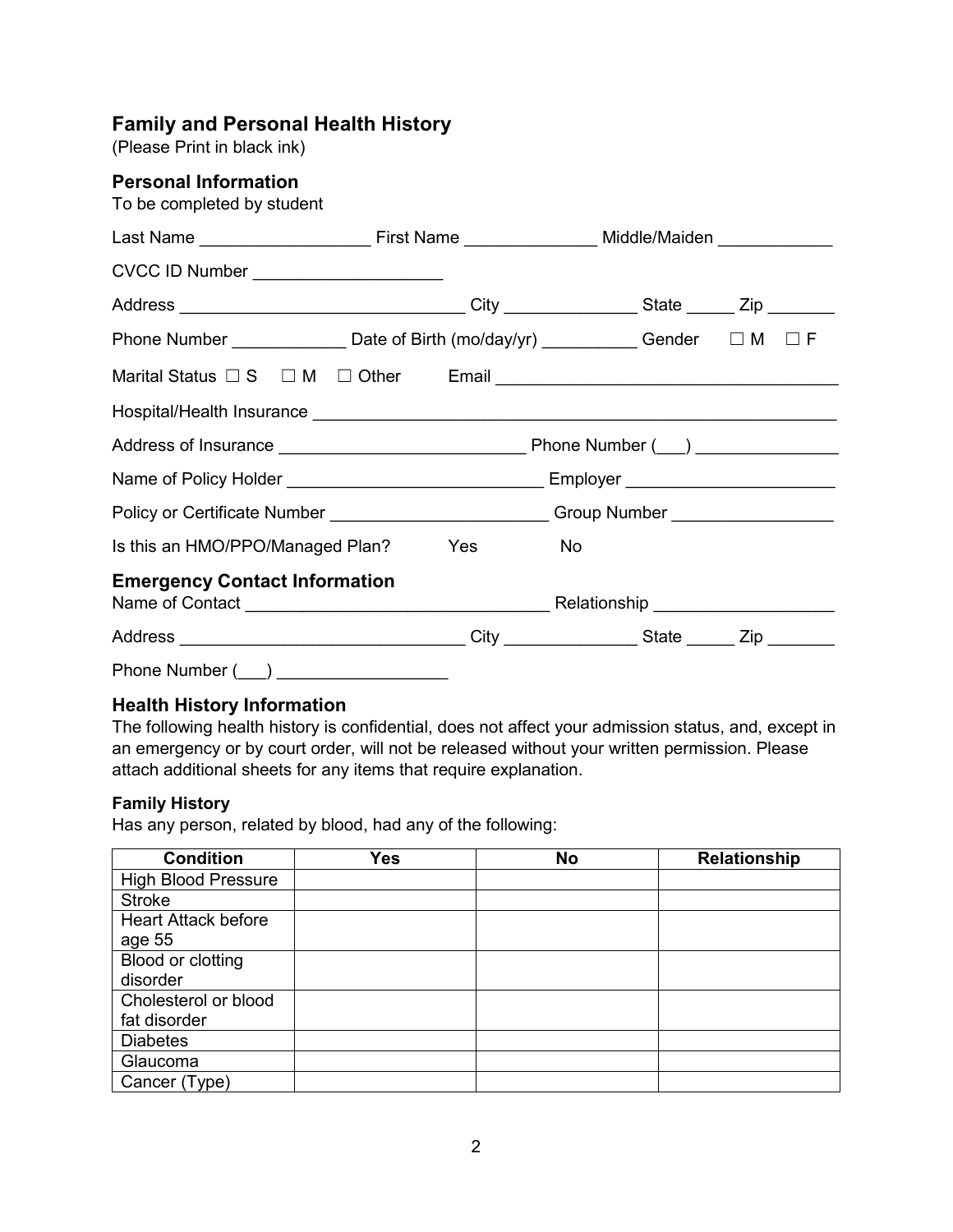| <b>Condition</b>           | <b>Yes</b> | No | <b>Relationship</b> |
|----------------------------|------------|----|---------------------|
| Alcohol/drug               |            |    |                     |
| problems                   |            |    |                     |
| <b>Psychiatric illness</b> |            |    |                     |
| Suicide                    |            |    |                     |

If any person, related by blood, had cancer, please list the type: \_\_\_\_\_\_\_\_\_\_\_\_\_\_\_\_\_\_\_\_\_\_\_\_\_

### **Personal History**

- crsona: ..........<br>Height \_\_\_\_\_\_\_\_\_\_\_\_\_\_\_\_\_\_\_\_\_\_\_\_\_\_\_ Weight \_\_\_\_\_\_\_\_\_\_\_\_\_\_\_\_\_\_

Have you ever had or have you now:

(If yes, indicate the year of first occurrence.)

| <b>Condition</b>         | <b>Yes</b> | <b>No</b> | Year |
|--------------------------|------------|-----------|------|
| High blood pressure      |            |           |      |
| <b>Rheumatic fever</b>   |            |           |      |
| <b>Heart trouble</b>     |            |           |      |
| Pain or pressure in      |            |           |      |
| chest                    |            |           |      |
| Shortness of breath      |            |           |      |
| Asthma                   |            |           |      |
| Pneumonia                |            |           |      |
| Chronic cough            |            |           |      |
| Head or neck             |            |           |      |
| radiation treatments     |            |           |      |
| Tumor or cancer          |            |           |      |
| Malaria                  |            |           |      |
| Thyroid trouble          |            |           |      |
| <b>Diabetes</b>          |            |           |      |
| Serious skin disease     |            |           |      |
| Mononucleosis            |            |           |      |
| Hay fever                |            |           |      |
| <b>Allergy injection</b> |            |           |      |
| therapy                  |            |           |      |
| <b>Arthritis</b>         |            |           |      |
| Concussion               |            |           |      |
| Frequent or severe       |            |           |      |
| headache                 |            |           |      |
| Dizziness or fainting    |            |           |      |
| spells                   |            |           |      |
| Severe head injury       |            |           |      |
| Paralysis                |            |           |      |
| Disabling depression     |            |           |      |
| Excessive worry or       |            |           |      |
| anxiety                  |            |           |      |
| Ulcer (duodenal or       |            |           |      |
| stomach)                 |            |           |      |
| Intestinal trouble       |            |           |      |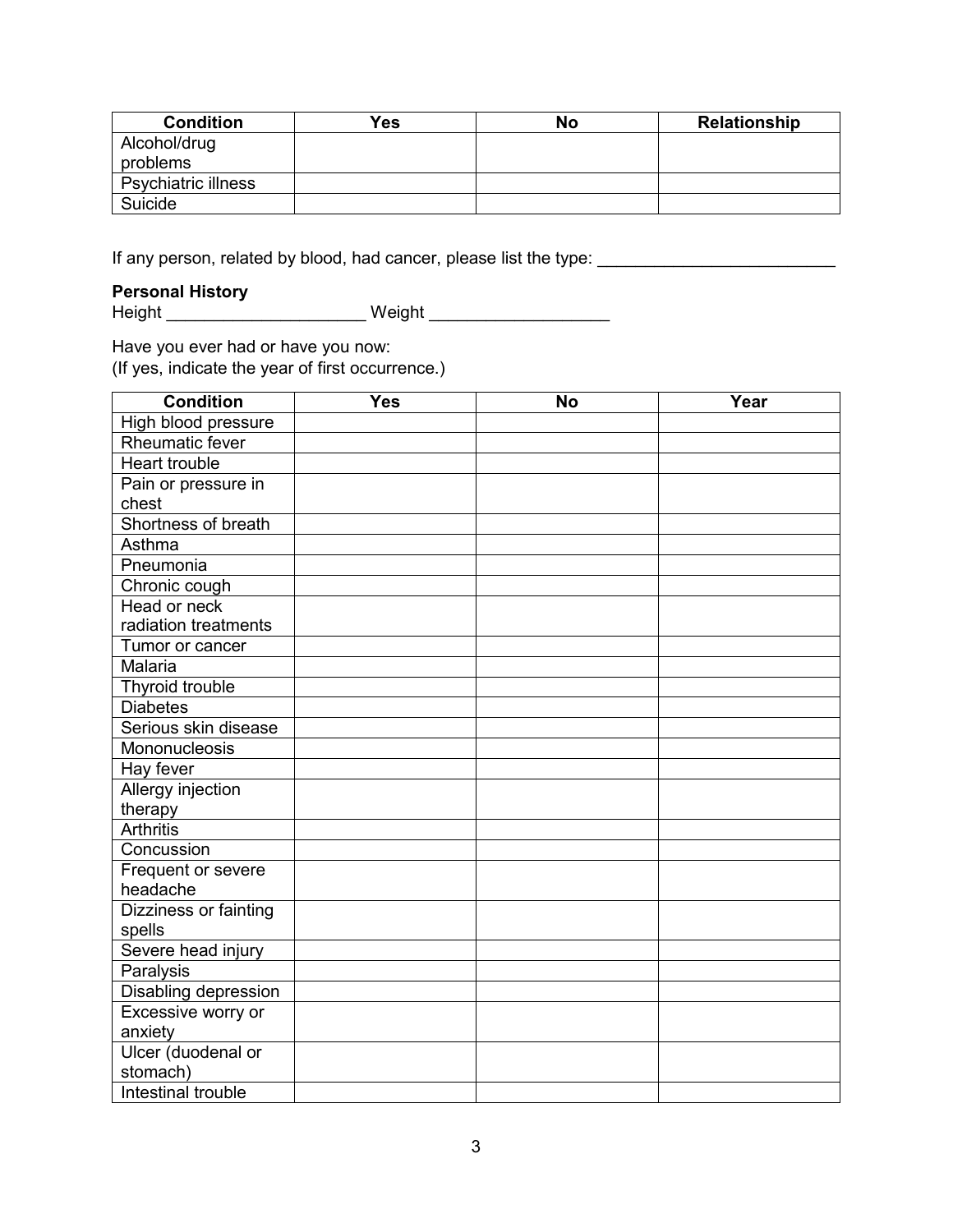| <b>Condition</b>            | <b>Yes</b> | <b>No</b> | Year |
|-----------------------------|------------|-----------|------|
| Pilonidal cyst              |            |           |      |
| Frequent vomiting           |            |           |      |
| <b>Gall bladder trouble</b> |            |           |      |
| or gallstones               |            |           |      |
| Jaundice or hepatitis       |            |           |      |
| Rectal disease              |            |           |      |
| Severe or recurrent         |            |           |      |
| abdominal pain              |            |           |      |
| Hernia                      |            |           |      |
| Fatigue                     |            |           |      |
| Anemia or sickle cell       |            |           |      |
| anemia                      |            |           |      |
| Eye trouble besides         |            |           |      |
| needing glasses             |            |           |      |
| Bone, joint, or other       |            |           |      |
| deformity                   |            |           |      |
| Knee problems               |            |           |      |
| Recurrent back pain         |            |           |      |
| Neck injury                 |            |           |      |
| Back injury                 |            |           |      |
| Broken bone                 |            |           |      |
| Kidney infection            |            |           |      |
| <b>Bladder infection</b>    |            |           |      |
| <b>Kidney stones</b>        |            |           |      |
| Protein or blood in         |            |           |      |
| urine                       |            |           |      |
| <b>Hearing loss</b>         |            |           |      |
| <b>Sinusitis</b>            |            |           |      |
| Severe menstrual            |            |           |      |
| cramps                      |            |           |      |
| Irregular periods           |            |           |      |
| Sexually transmitted        |            |           |      |
| <b>Disease</b>              |            |           |      |
| <b>Blood transfusion</b>    |            |           |      |
| Alcohol use                 |            |           |      |
| Drug use                    |            |           |      |
| Anorexia/bulimia            |            |           |      |
| Smoke 1+ pack               |            |           |      |
| cigarettes/week             |            |           |      |
| Regular exercise            |            |           |      |
| Wear seat belt              |            |           |      |
| Other                       |            |           |      |

If you answered yes for Tumor or Cancer, please specify. \_\_\_\_\_\_\_\_\_\_\_\_\_\_\_\_\_\_\_\_\_\_\_\_

If you answered yes for Broken Bone, please specify. \_\_\_\_\_\_\_\_\_\_\_\_\_\_\_\_\_\_\_\_\_\_\_\_\_\_\_\_

If you answered yes for Other, please specify. \_\_\_\_\_\_\_\_\_\_\_\_\_\_\_\_\_\_\_\_\_\_\_\_\_\_\_\_\_\_\_\_\_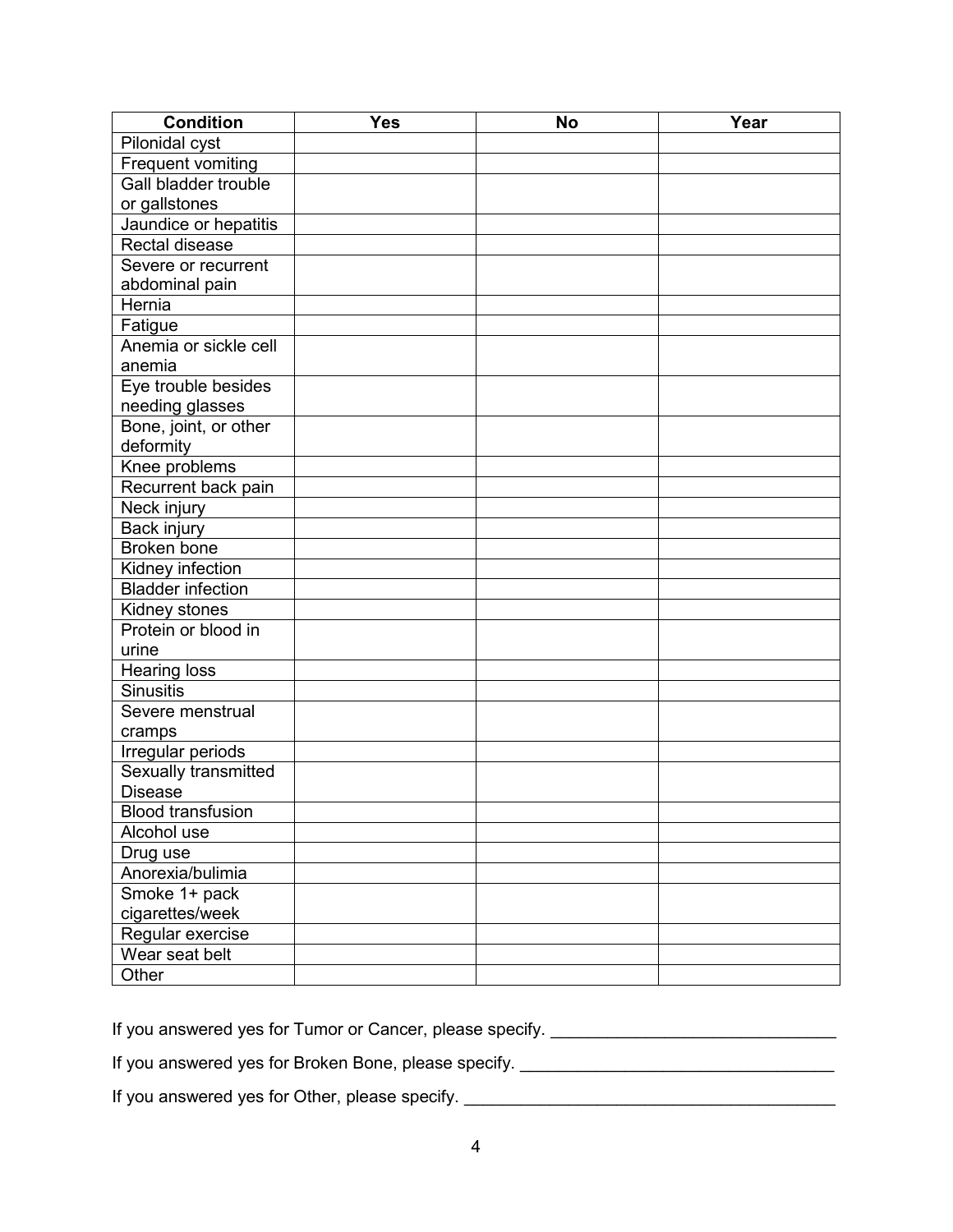#### **Medications**

Please list any drugs, medicines, birth control pills, vitamins, minerals, and any herbal/natural product (prescription and nonprescription) you use and how often you use them.

| <b>Number</b> | <b>Name</b> | <b>Use</b> | <b>Dosage</b> |
|---------------|-------------|------------|---------------|
|               |             |            |               |
|               |             |            |               |
|               |             |            |               |
|               |             |            |               |
|               |             |            |               |
|               |             |            |               |
|               |             |            |               |
|               |             |            |               |

#### **Allergy/Adverse Reaction Information**

Check each item "Yes" or "No." Every item checked "Yes" must be fully explained in the space to the right (or on an attached sheet). Have you ever experienced adverse reactions (hypersensitivities, allergies, upset stomach, rash, hives, etc.) to any of the following? If yes, please explain fully the type of reaction, your age when the reaction occurred, and if the experience has occurred more than once.

| <b>Allergies/Adverse</b><br><b>Reaction To</b> | Yes | <b>No</b> | <b>Names</b> | <b>Explanation of</b><br><b>Symptoms</b> |
|------------------------------------------------|-----|-----------|--------------|------------------------------------------|
| Antibiotics                                    |     |           |              |                                          |
| <b>Pain Medication</b>                         |     |           |              |                                          |
| Latex                                          |     |           |              |                                          |
| <b>Insect Bites</b>                            |     |           |              |                                          |
| Food                                           |     |           |              |                                          |

#### **Additional Questions**

| <b>Question</b>         | <b>Yes</b> | <b>No</b> | <b>Explanation</b> |
|-------------------------|------------|-----------|--------------------|
| Do you have any         |            |           |                    |
| conditions or           |            |           |                    |
| disabilities that limit |            |           |                    |
| your physical           |            |           |                    |
| activity? (If yes,      |            |           |                    |
| please describe.)       |            |           |                    |
| Have you ever been      |            |           |                    |
| a patient in any type   |            |           |                    |
| of hospital? (specify   |            |           |                    |
| when, where, and        |            |           |                    |
| why.)                   |            |           |                    |
| Has your academic       |            |           |                    |
| career been             |            |           |                    |
| interrupted due to      |            |           |                    |
| physical or emotional   |            |           |                    |
| problems? (Please       |            |           |                    |
| explain.)               |            |           |                    |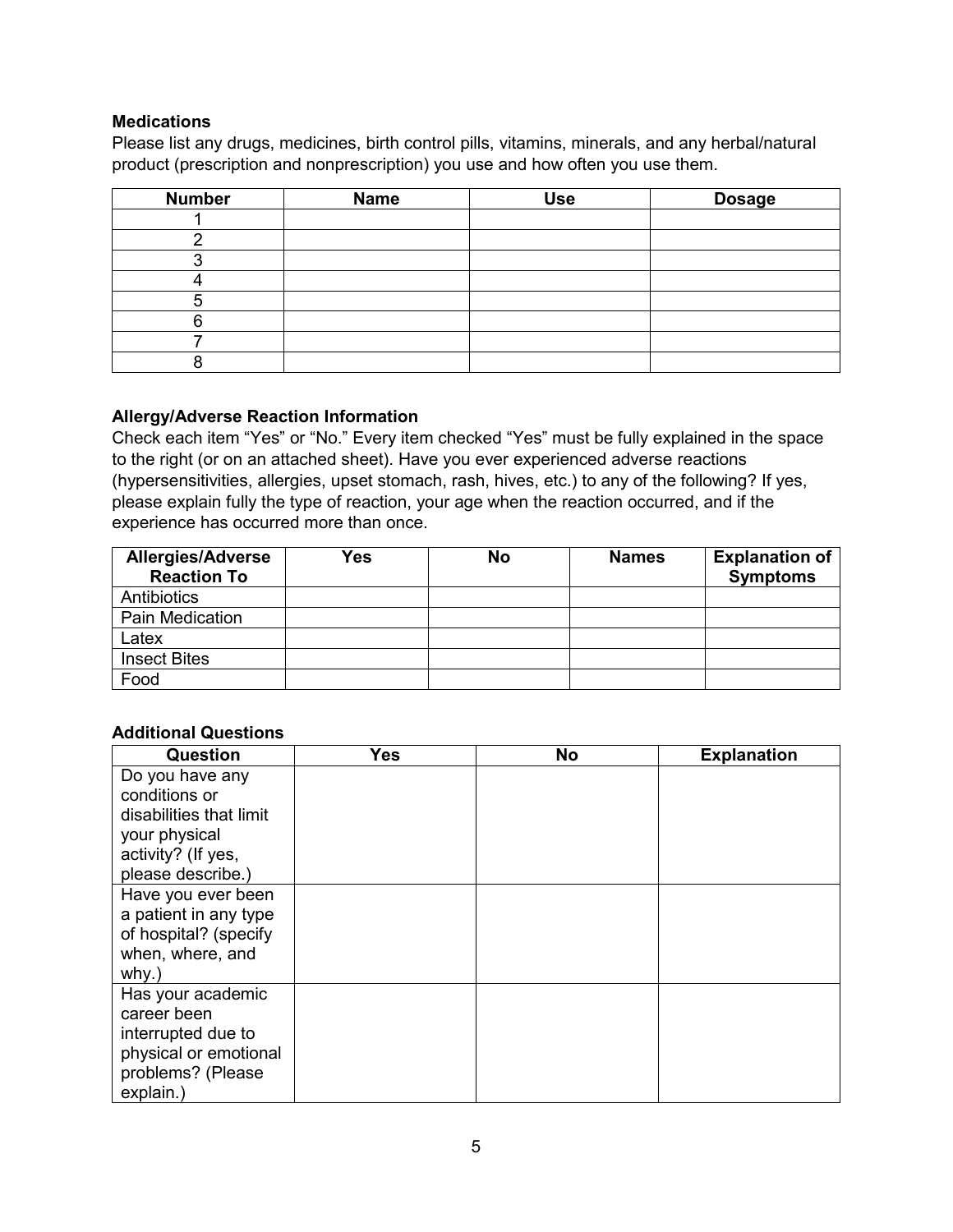| Question               | Yes | <b>No</b> | <b>Explanation</b> |
|------------------------|-----|-----------|--------------------|
| Is there loss of       |     |           |                    |
| seriously impaired     |     |           |                    |
| function of any paired |     |           |                    |
| organs? (Please        |     |           |                    |
| describe.)             |     |           |                    |
| Other than for routine |     |           |                    |
| check-up, have you     |     |           |                    |
| seen a physician or    |     |           |                    |
| healthcare             |     |           |                    |
| professional in the    |     |           |                    |
| past six months?       |     |           |                    |
| (Please describe.)     |     |           |                    |
| Have you ever had      |     |           |                    |
| serious illness or     |     |           |                    |
| injuries other than    |     |           |                    |
| those already noted?   |     |           |                    |
| (Specify when and      |     |           |                    |
| where and give         |     |           |                    |
| details.)              |     |           |                    |

#### **Student Statement**

Important information. Please read and complete. Statement is to be completed by student (or parent/guardian, if student is under age 18).

I have personally supplied (reviewed) the above information and attest that it is true and complete to the best of my knowledge. I understand that the information is strictly confidential and will not be released to anyone without my written consent, unless otherwise permitted by law. If I should be ill or injured or otherwise unable to sign the appropriate forms, I hereby give my permission to the institution to release information from my (child's) medical record to a physician, hospital, or other medical professional involved in providing me (him/her) with emergency treatment and/or medical care.

| Signature of Student                                  | Date |
|-------------------------------------------------------|------|
| Signature of Parent/Guardian (if student is under 18) | Date |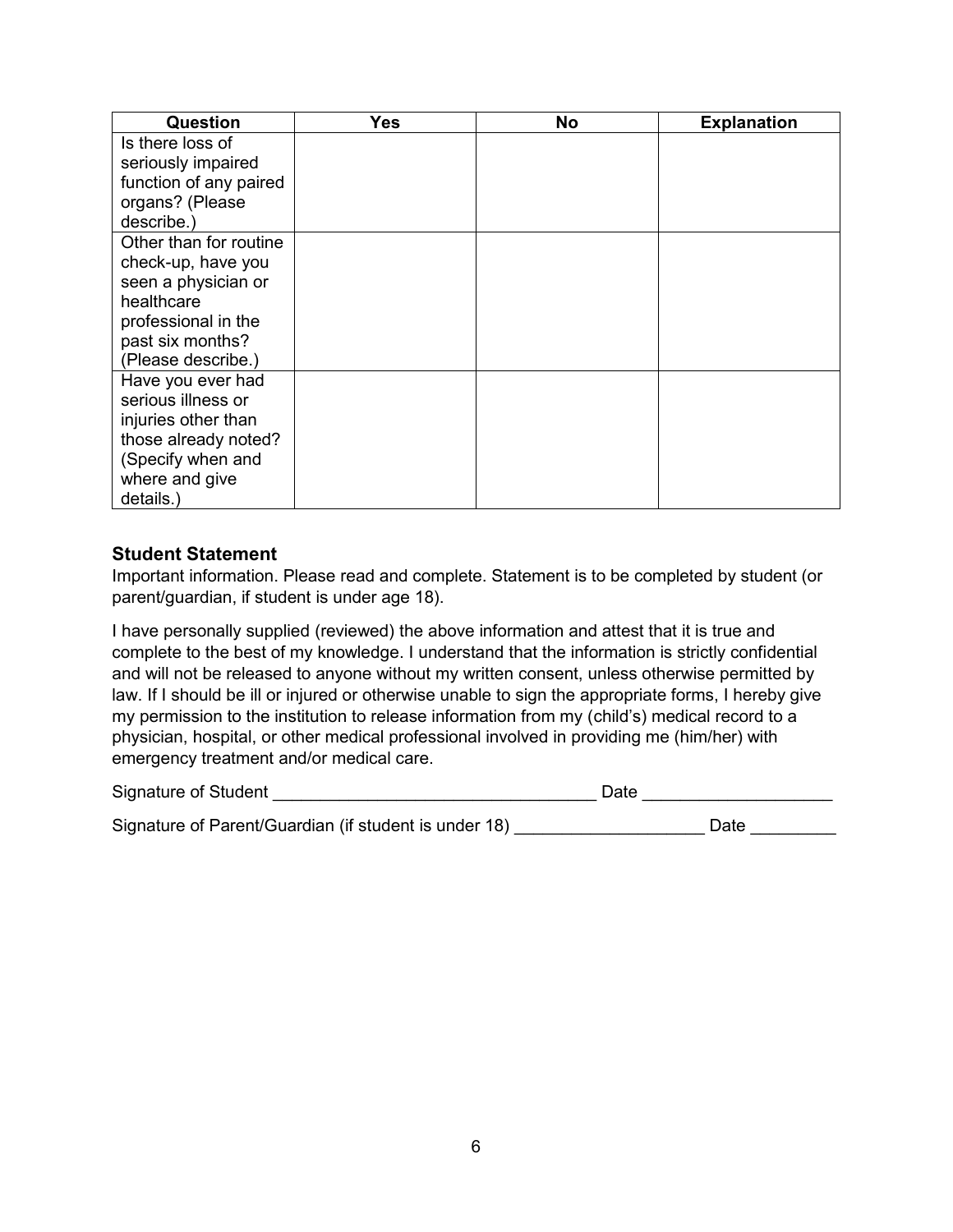### **Guidelines for Completing Immunization Record**

Important – The immunization requirements must be met; or according to NC law, you will be withdrawn from classes without credit. Immunization records must include name, date of birth, **and** vaccine administration (must include the month, day, and year).

Acceptable records of your immunizations must be obtained from any of the following:

- High School Records These may contain some, but not all, of your immunization information. Contact Student Services for help, if needed. Your immunization records do not automatically transfer. You must request a copy.
- Personal Shot Records Must be verified by a doctor's stamp or signature or by a clinic or health department stamp.
- Local Health Department
- Military Records or WHO (World Health Organization Documents)
- Previous College or University Your immunization records do not transfer automatically. You must request a copy.

#### **Required Immunizations According to Age**

Students 17 Years of Age and Younger

- DTP, Tdap, or Td booster 3 doses
- $\bullet$  Polio 3 doses
- $\bullet$  Measles  $-2$  doses
- $\bullet$  Mumps 1 dose
- Rubella 1 dose

Students Born in 1957 or Later and 18 Years of Age or Older

- DTP, Tdap, or Td booster 3 doses
- $\bullet$  Polio 0 doses
- $\bullet$  Measles  $-2$  doses
- $\bullet$  Mumps  $-1$  dose
- Rubella 1 dose

Students Born Before 1957

- $\bullet$  DTP, Tdap, or Td booster  $-3$  doses
- $\bullet$  Polio 0 doses
- $\bullet$  Measles 0 doses
- Mumps 0 dose
- Rubella 1 dose

Students 50 Years of Age and Older

- DTP, Tdap, or Td booster 3 doses
- $\bullet$  Polio 0 doses
- Measles 0 doses
- Mumps 0 dose
- $\bullet$  Rubella 0 dose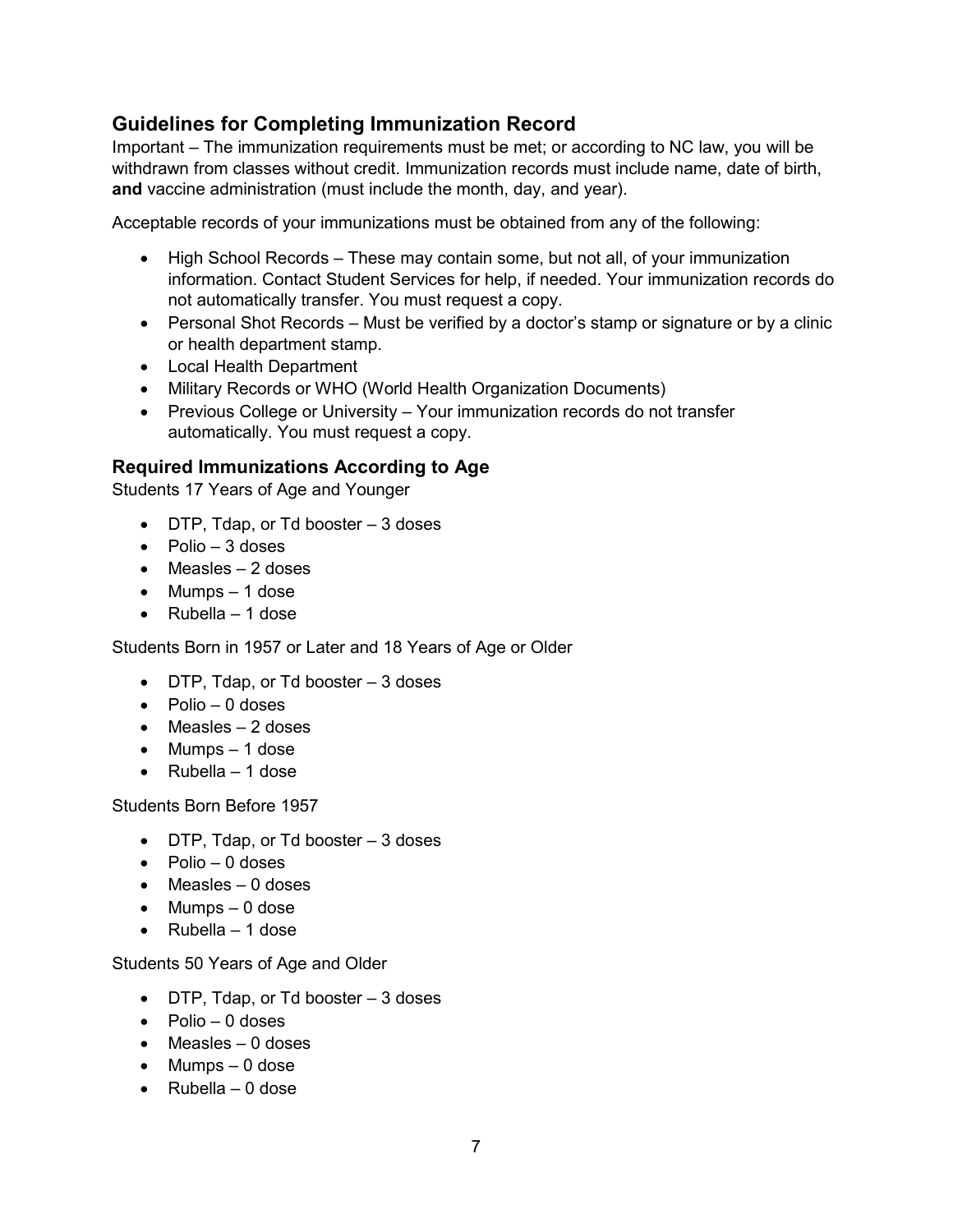#### International Students

Vaccines are required according to age, as listed above. Additionally, international students are required to have TB skin test and negative result within 6 months prior to the first day of classes (chest x-ray required if test is positive).

#### **Notes**

- DTP (Diphtheria, Tetanus, Pertussis), Td (Tetanus, Diphtheria), Tdap (Tetanus, Diphtheria, and Pertussis): One Tdap as an adult, then Td booster every ten years.
- Measles: One dose on or after 12 months of age; second at least 30 days later. Must repeat Rubeola (measles) vaccine if received even one day prior to 12 months of age.
- Two measles doses if entering college for the first time after July 1, 1994.
- Must repeat Rubeola (measles) vaccine if received even one day prior to 12 months of age.
- Only laboratory proof of immunity to rubella or mumps disease is acceptable if the vaccine is not taken. History of varicella, measles, rubella or mumps disease, even from a physician, is not acceptable.
- Attach lab report
- Mantoux test **only** will be accepted. Two-step TB testing must include (2) separate TB Mantoux test within 6 months of admission to the program. There must be a minimum of **7** days between the first and second test administration.

**Please Note:** Some programs may require different testing guidelines determined by program clinical sites. You will be notified of these guidelines at the time of your acceptance into the program.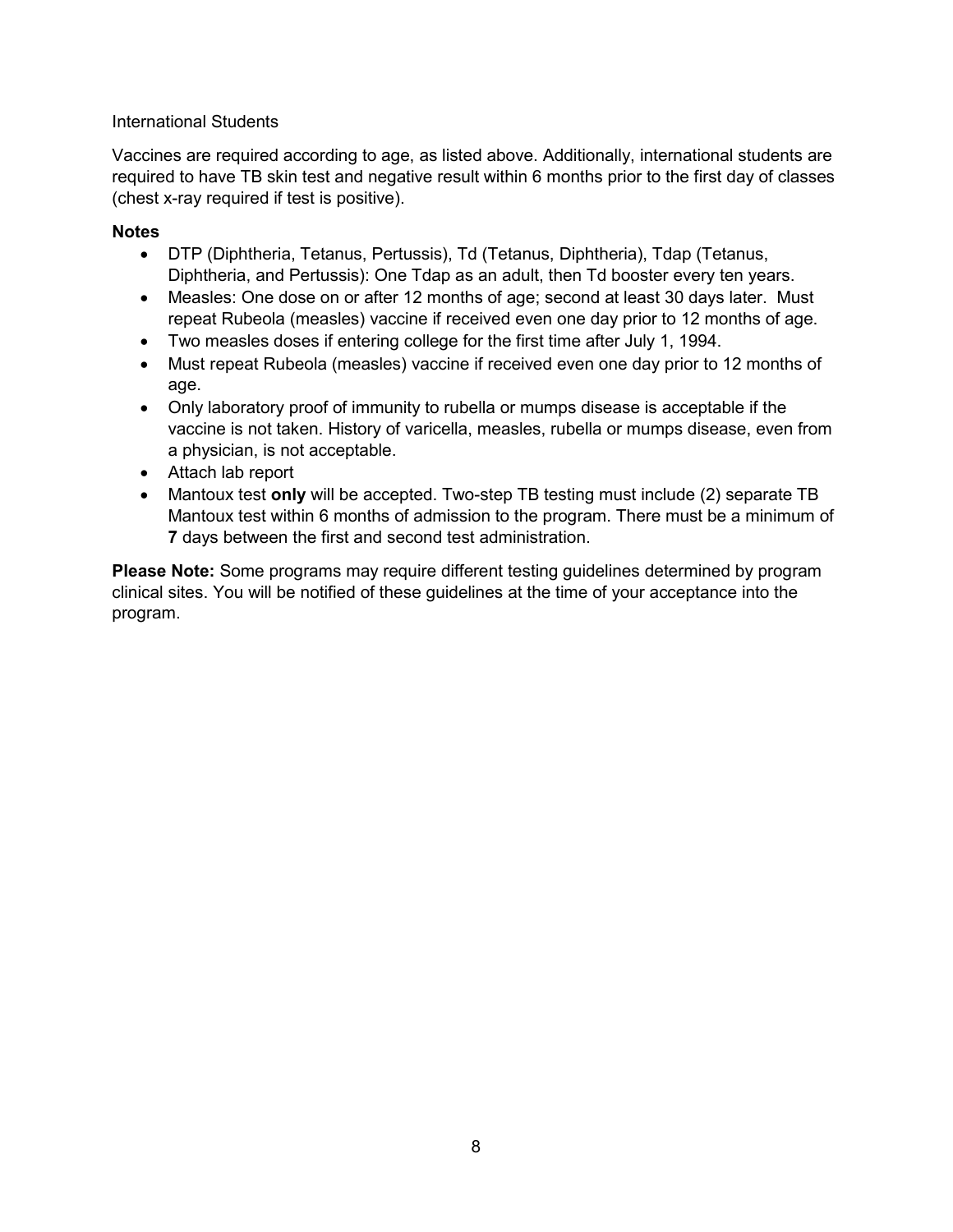#### **Immunization Record**

Print in black ink. Completed by Physician or Clinic. A complete immunization form may be attached to this form.

Last Name \_\_\_\_\_\_\_\_\_\_\_\_\_\_\_\_\_\_ First Name \_\_\_\_\_\_\_\_\_\_\_\_\_\_ Middle/Maiden \_\_\_\_\_\_\_\_\_\_\_\_

Date of Birth (mo/day/yr) \_\_\_\_\_\_\_\_\_\_\_\_\_\_\_\_\_\_\_\_\_\_\_CVCC ID Number \_\_\_\_\_\_\_\_\_\_\_\_\_\_\_\_

#### **Required Immunizations**

| Immunization                                                                          | Dose 1<br>(Mo/Day/Year) | Dose <sub>2</sub><br>(Mo/Day/Year) | Dose 3<br>(Mo/Day/Year) | Dose 4<br>(Mo/Day/Year) |
|---------------------------------------------------------------------------------------|-------------------------|------------------------------------|-------------------------|-------------------------|
| DTP or Td                                                                             |                         |                                    |                         |                         |
| Tdap (one dose<br>as adult) then Td<br>every 10 years                                 |                         |                                    |                         |                         |
| Polio                                                                                 |                         |                                    |                         |                         |
| MMR (after 1 <sup>st</sup><br>birthday) Proof<br>of 2                                 |                         |                                    |                         |                         |
| MR (after 1 <sup>st</sup><br>birthday)                                                |                         |                                    |                         |                         |
| Measles (after<br>1 <sup>st</sup> birthday)                                           |                         |                                    |                         |                         |
| <b>Mumps</b>                                                                          |                         |                                    |                         |                         |
| Rubella                                                                               |                         |                                    |                         |                         |
| Varicella<br>(chicken pox)<br>Proof of 2 or<br>immunity by<br>positive blood<br>titer |                         |                                    |                         |                         |
| <b>Hepatitis B</b><br>(series only) OR                                                |                         |                                    |                         |                         |
| <b>Hepatitis A/B</b><br>(combined<br>series) OR                                       |                         |                                    |                         |                         |
| Sign school<br>and/or hospital<br>wavier                                              |                         |                                    |                         |                         |

#### **Immunization Titer Dates**

| Immunization       | <b>Titer Date</b> | <b>Results</b> |
|--------------------|-------------------|----------------|
| Measles            |                   |                |
| Mumps              |                   |                |
| Rubella            |                   |                |
| Varicella          |                   |                |
| <b>Hepatitis B</b> |                   |                |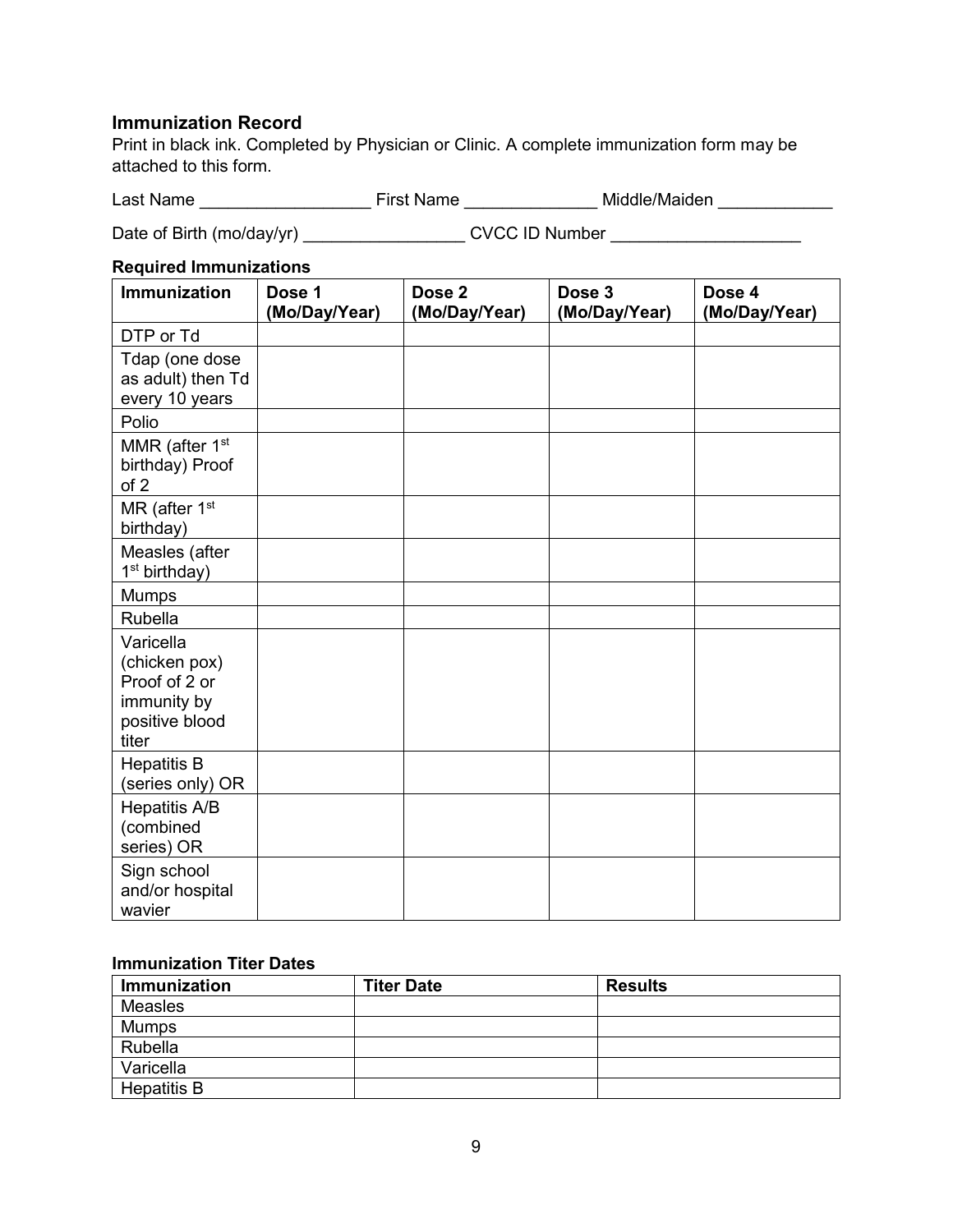#### **2-Step Tuberculin (PPD) Skin Test**

(within last 6 months)

| Step | <b>Date Read</b> | mm Induration |
|------|------------------|---------------|
|      |                  |               |
|      |                  |               |

Chest X-Ray, if positive PPD (date) \_\_\_\_\_\_\_\_\_\_\_\_\_\_\_\_\_\_\_\_\_\_\_\_\_\_\_\_\_\_\_\_\_\_\_\_\_\_\_\_\_\_\_\_\_\_\_

Results \_\_\_\_\_\_\_\_\_\_\_\_\_\_\_\_\_\_\_\_\_\_\_\_\_\_\_\_\_\_\_\_\_\_\_\_\_\_\_\_\_\_\_\_\_\_\_\_\_\_\_\_\_\_\_\_\_\_\_\_\_\_\_\_\_\_\_\_\_

Treatment, if applicable \_\_\_\_\_\_\_\_\_\_\_\_\_\_\_\_\_\_\_\_\_\_\_\_\_\_\_\_\_\_\_\_\_\_\_\_\_\_\_\_\_\_\_\_\_\_\_\_\_\_\_\_\_\_\_\_\_

#### **Strongly Recommended**

The following immunizations are strongly recommended for health care students. Some hospitals may require them.

| <b>Immunization</b>             | Dose 1<br>(Mo/Day/Year) | Dose 2<br>(Mo/Day/Year) | Dose 3<br>(Mo/Day/Year) | Dose 4<br>(Mo/Day/Year) |
|---------------------------------|-------------------------|-------------------------|-------------------------|-------------------------|
| Haemophilus<br>influenza type b |                         |                         |                         |                         |
| <b>OR</b>                       |                         |                         |                         |                         |
| Sign school and/                |                         |                         |                         |                         |
| or hospital                     |                         |                         |                         |                         |
| waiver                          |                         |                         |                         |                         |
| Pneumococcal                    |                         |                         |                         |                         |
| <b>Hepatitis A</b>              |                         |                         |                         |                         |
| series only                     |                         |                         |                         |                         |
| Meningococcal                   |                         |                         |                         |                         |
| Other                           |                         |                         |                         |                         |

| Signature or Clinic Stamp Required:           |                |      |
|-----------------------------------------------|----------------|------|
| Signature of Physician/PA/Nurse Practitioner  |                | Date |
| Print Name of Physician/PA/Nurse Practitioner |                |      |
| Phone Number (                                | City/State/Zip |      |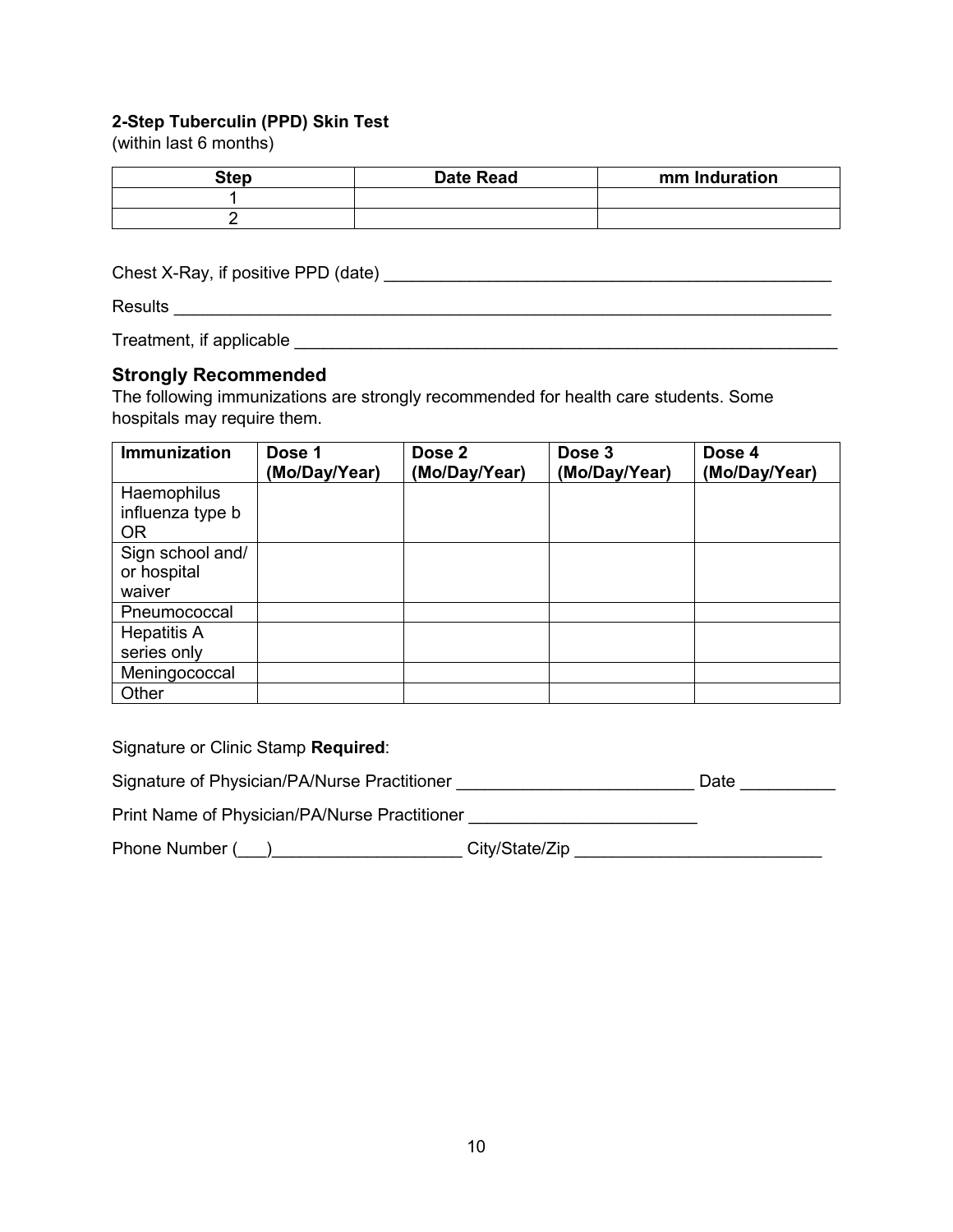## **Physical Examination**

(Please print in black ink.) To be completed and signed by physician or clinic.

A physical examination is required by some schools and/or programs. Consult your college or department for specific requirements. If required, it must be completed in black ink and signed by a physician or clinic.

| Date of Birth (mo/day/yr) ____________________CVCC ID Number ___________________       |               |  |                 |  |                                                                   |
|----------------------------------------------------------------------------------------|---------------|--|-----------------|--|-------------------------------------------------------------------|
|                                                                                        |               |  |                 |  |                                                                   |
|                                                                                        |               |  |                 |  |                                                                   |
| Height _________ Weight ________ TRP ________/ ________/ _________ BP _______/ _______ |               |  |                 |  |                                                                   |
| Vision, if required<br>Corrected: Right 20/ Left 20/                                   |               |  |                 |  |                                                                   |
| Uncorrected: Right 20/ Left 20/                                                        |               |  |                 |  |                                                                   |
| Color Vision: _________________________                                                |               |  |                 |  |                                                                   |
| Hearing, if required<br>Gross: Right __________________ Left _____________             |               |  |                 |  |                                                                   |
| 15 ft: Right Left                                                                      |               |  |                 |  |                                                                   |
| <b>Abnormalities</b>                                                                   |               |  |                 |  |                                                                   |
| Are there<br>abnormalities?                                                            | <b>Normal</b> |  | <b>Abnormal</b> |  | <b>Description (attach</b><br>additional sheets, if<br>necessary) |
| Head, ear, nose,<br>throat                                                             |               |  |                 |  |                                                                   |
| Eyes                                                                                   |               |  |                 |  |                                                                   |
| Respiratory                                                                            |               |  |                 |  |                                                                   |
| Cardiovascular                                                                         |               |  |                 |  |                                                                   |
| Gastrointestinal                                                                       |               |  |                 |  |                                                                   |
| Hernia                                                                                 |               |  |                 |  |                                                                   |
| Genitourinary<br>Musculoskeletal                                                       |               |  |                 |  |                                                                   |
| Metabolic/Endocrine                                                                    |               |  |                 |  |                                                                   |
| Neuropsychiatric                                                                       |               |  |                 |  |                                                                   |
| <b>Skin</b>                                                                            |               |  |                 |  |                                                                   |
| Mammary                                                                                |               |  |                 |  |                                                                   |

| Is there loss of seriously impaired function of any paired organs? Yes $\Box$ | No $\Box$ |
|-------------------------------------------------------------------------------|-----------|
| Explain                                                                       |           |